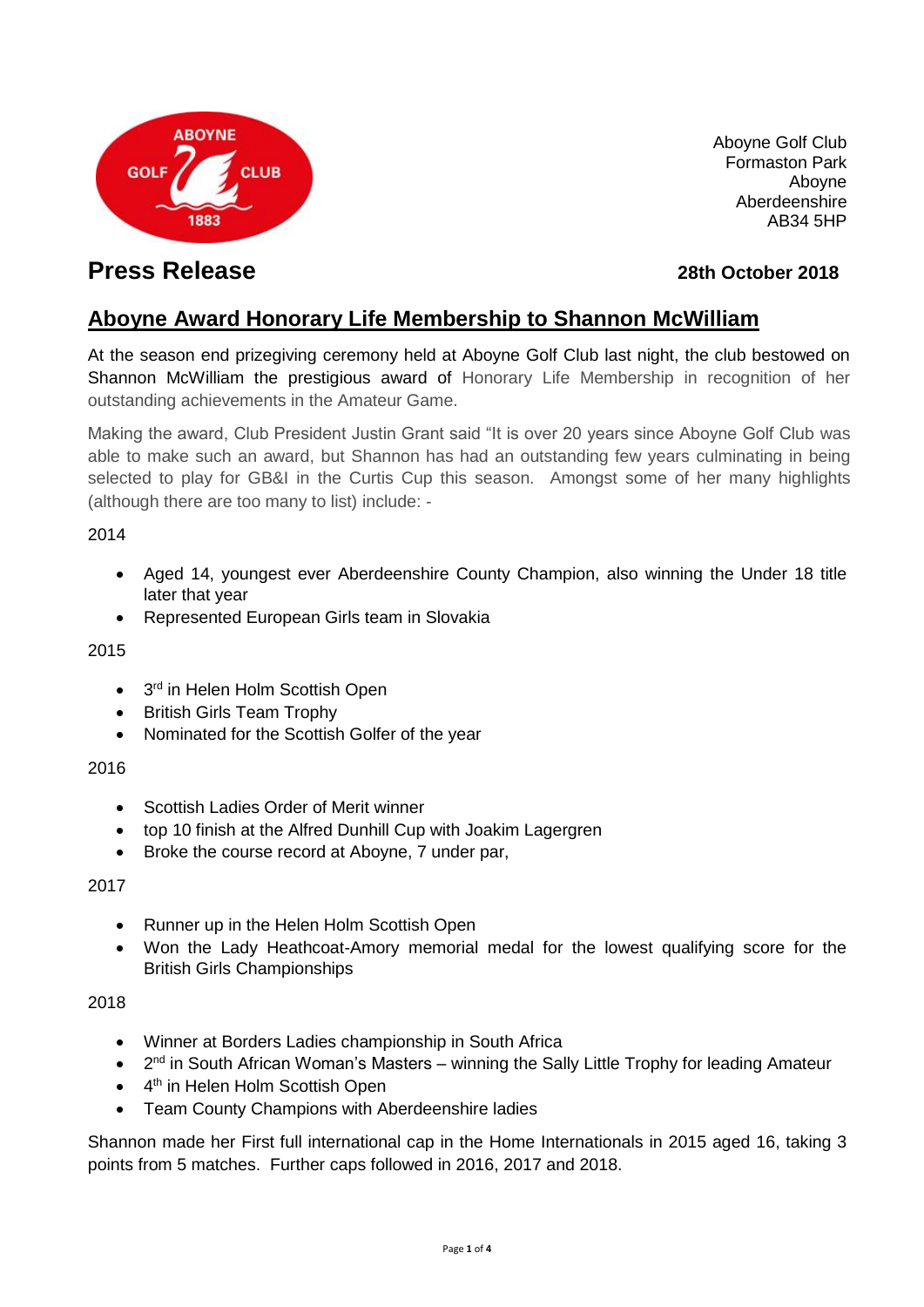She went on to represent GB&I as the only Scot selected at the Curtis Cup in Quaker Ridge, New York. Although the overall result was a disappointing one for GB&I, against a very strong US team, Shannon picked up a half point for the team, and following her narrow defeat in her singles match against the World No 6 Lauren Stephenson, I can safely say that she did not look out of place mixing it with the world's best.

For outstanding achievements in the Amateur Game, Aboyne Golf Club would like to present Shannon McWilliam with a lifetime Honorary Membership."

Shannon, aged 18, is a former pupil at Aboyne Academy who still lives in Torphins. In her acceptance speech Shannon said "A huge thank you to Aboyne Golf for presenting me with Honorary Membership. I can't thank the club and members enough for the support they gave me throughout the Curtis Cup and over the years. I am very proud to be an Honorary Member."

#### **ENDS**

#### **Contact**

Nigel Bradburn Marketing Convenor Aboyne Golf Club, Formaston Park, Aboyne, Aberdeenshire, AB34 5HP Tel: 013398 86328 Email: aboynegolfclub@btconnect.com

## **Picture**

Shannon McWilliam receiving her framed photos of the Curtis Cup from Club President Justin Grant.

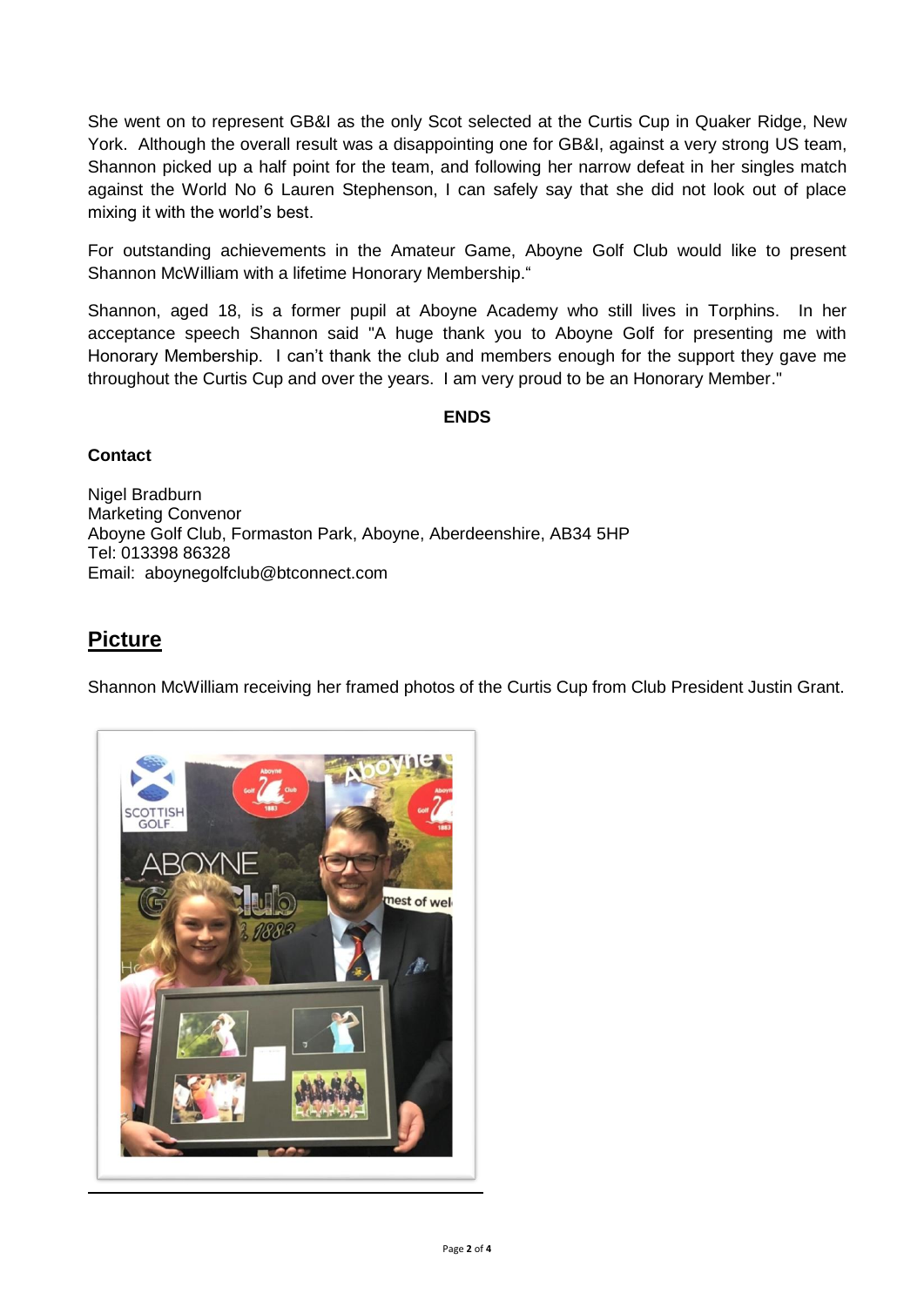## **Notes to Editors**

The oldest club on Royal Deeside, Aboyne is an immaculately maintained, challenging golf course with spectacular views of the surrounding hills & countryside.6000 yards of impeccable fairways and faultless greens - a golfer's haven. Aboyne embraces every golfer, from beginner to Scottish International.

Our welcoming, family friendly clubhouse allows you to soothe away your cares on our sunny balconies, where you may catch a glimpse of ospreys, otters or the swans on the Loch. Aboyne is the understated jewel in Aberdeenshire's golfing crown.

Our long-established course has won many plaudits as one of the most memorable tests of inland golf in Scotland. Designed by Archie Simpson and updated by renowned architect Martin Hawtree, such is Aboyne's unique terrain and growing reputation it has been selected in recent years by our governing body to host the Scottish Golf Women's County Finals and the Men's NE Open – the flagship event in the North East District calendar and a world amateur ranking event. We have also been honoured to chosen by The R&A to host the LGU Coronation Foursomes Regional Finals in 2018.



Come and play our unique topography and enjoy one of the most varied and respected courses in 'The Home of Golf'.

Visitors are delighted with the contrast found between the front and back nine. The course presents a rich variety of memorable holes making the most of the natural variations in the terrain, which is a mix of rolling parkland with inviting fairways and elevated links-like heathland with tighter targets. Mature trees and water also come in to play on many holes.

Aboyne Loch is a notable feature lending character and scenic beauty to the course, as well as providing a hazard to be avoided on the last hole of the relatively flat parkland front nine. Thereafter, the course changes character to rugged heathland and climbs gently, providing magnificent panoramic views over the Aberdeenshire countryside.